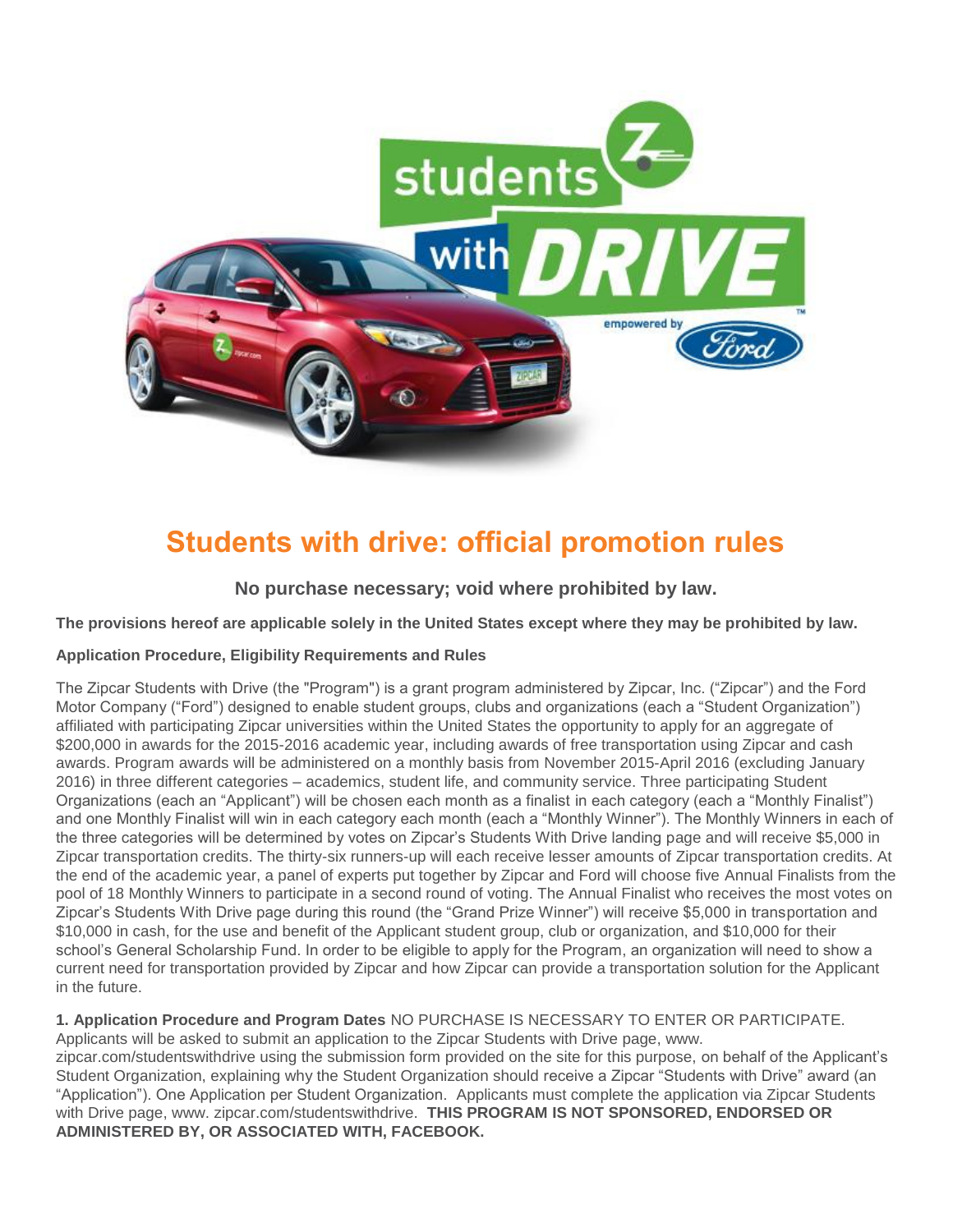The Program will begin on November 1, 2015 and conclude on or about May 4, 2016. To be eligible, Applications must be submitted within the time periods specified in Section 3.1 below. Late Applications will not be considered. In order to be eligible for the Grand Prize, Applicants must continue to update the "My Submissions" page on the Students With Drive Page with current content related to the impact using Zipcar credits has had to the Student Organization, Participating University and the community.**2. Eligibility Requirements and Rules**

2.1 Employees, officers, directors, dealers and agents of Zipcar, Ford, and affiliated and subsidiary companies, representatives, legal advisors, any other advertising, promotion, and fulfillment agencies ("Program Team") and the immediate family or members of their same households (whether related or not) of such persons are not eligible to apply or participate in the Program. A Student Organization applying for the Program is referred to herein as an "Applicant;" no individual member of a Student Organization shall be considered an Applicant or have the right to receive any award or prize in the Program. Applicants who are selected to participate in monthly voting for Program awards are referred to herein as "Monthly Finalists." Monthly Finalists who ultimately are selected to receive a monthly Program award are referred to herein as "Monthly Winners." Monthly Winners who are selected to be eligible for the Grand Prize are referred to as "Annual Finalists" and the Annual Finalist that is ultimately selected to receive the Grand Prize is referred to herein as the Grand Prize Winner. The Program is subject to all applicable federal, state and local laws and regulations, including tax laws. Winning an award is contingent upon fulfilling all requirements set forth herein. Void where prohibited by law

2.2 Applicants must be a Student Organization at a participating Zipcar university (a "Participating University" is a university or college located in the United States that, as of the commencement of the Program, has entered into a car sharing program agreement with Zipcar; a directory of Participating Universities is available at [http://www.zipcar.com/universities\)](http://www.zipcar.com/universities). The Applicant must be formally recognized by the Participating University through such University's recognition process, possess a Federal Tax ID Number, and have an established history of doing the type of activities for which the Student Organization is requesting awards under this Program to support. The individual(s) ("Submitter(s)") submitting the application on behalf of the organization must be authorized to represent the Student Organization and current, full-time students at the Participating University in good standing and the Submitter(s)' email address must be a Student e-mail address at the Participating University. The Application must include all of the information requested thereon, including the Participating University, the Student Organization's and the Submitter(s)' contact information, a description of the organization, which of the three categories the organization is applying under, how an award under the Program would be used by the organization and how an award under this Program would assist the organization in achieving its objectives.

The Program Team reserves the right at its sole discretion to disqualify Applicants that do not conform to Zipcar's and Ford's values, mission and vision. For example, the following list of activities would generally not be eligible for support through this Program:

- Organizations/activities designed to influence - or fund through political contributions - a particular law, election or politically-oriented cause.

- Financial management programs including debt reduction, program related investments, business loans, endowment campaigns.

- Any program that results in direct financial benefit to a specific individual, or an individual sponsorship related to fundraising activities.

- Organizations that discriminate in their provision of goods and services based on race, color, religion, gender, gender identity or expression, ethnicity, sexual orientation, national origin, physical challenge, age or status as a protected military veteran.

- Religious programs/sectarian programs for religious purposes whose activities only involve the promotion of the religion/program.

The Program Team reserves the right to revoke/terminate any award if the award is being used for a purpose other than as described in the Applicant's application, including for any of the purposes described above.

Neither the Applicant organization or any member of the organization submitting the application are required to be Zipcar members at the time of application and no purchase of Zipcar or Ford services or products or services is required to enter or to win.

2.4 Applicants must complete and submit an application as described herein. Program Team reserves the right to reject incomplete Applications. All Applications become the property of Zipcar. By submitting the Application, the Applicant and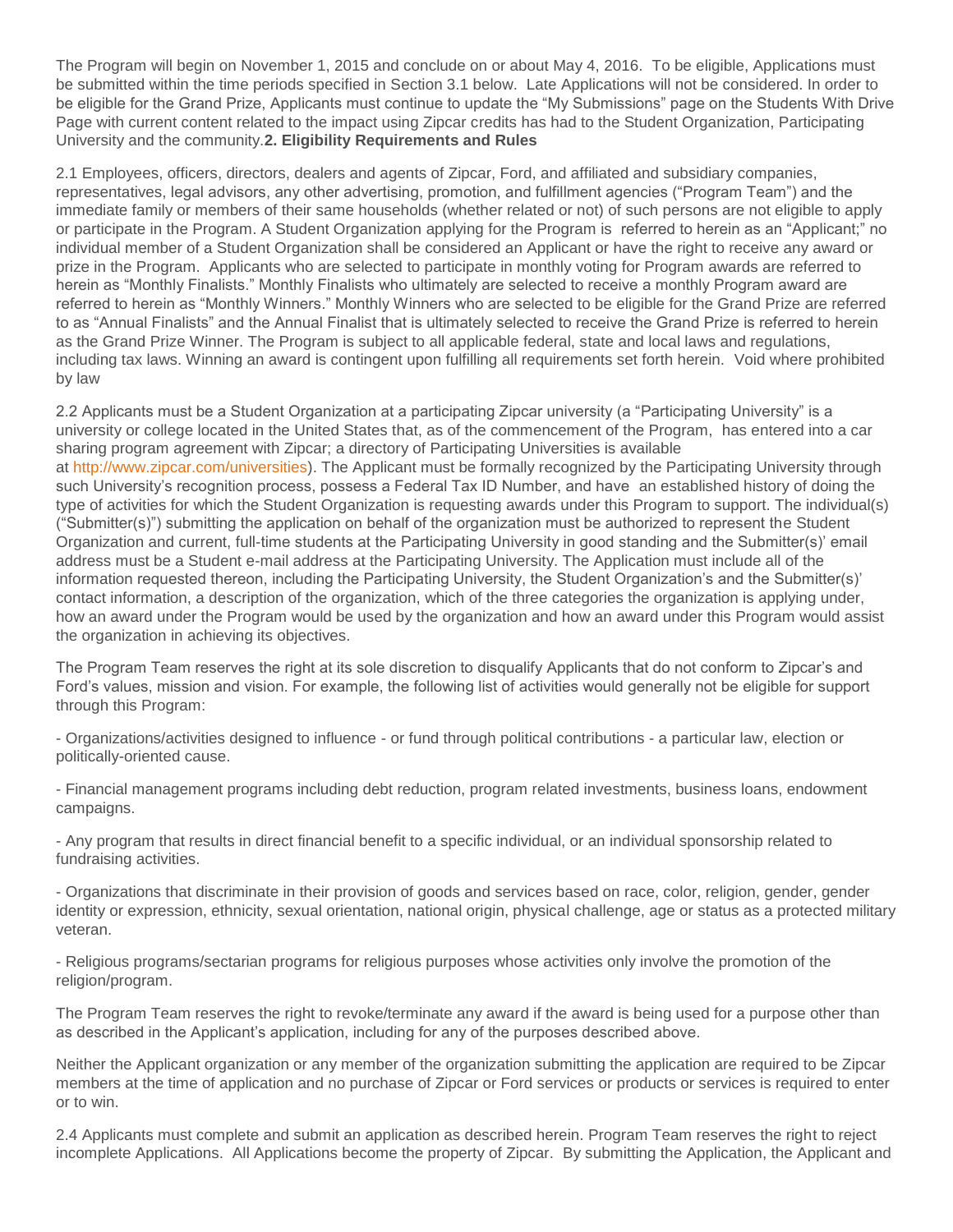each Submitter grants each of the Program Team members a non-exclusive worldwide, royalty-free license to use, copy, display publicly, distribute, modify and alter any materials, including without limitation video material, submitted in connection with the Application or the Program (to the extent not assigned to Zipcar hereunder), with the right to sublicense and assign the foregoing rights. Applicant, and the Submitter(s) of the Application, hereby represents that they own any and all rights, including copyrights, to materials, including without limitation video material, submitted in connection with the Application or the Program ("Submitted Materials"). Submitted Materials must be the original, sole creation of the Applicant, and may not have been previously published or included in any other contest. All Submitted Materials must be in good taste and not be offensive to members of the general public. Sponsor reserves the right to disqualify any Applicant or remove any Submitted Materials from consideration that, at any time, Sponsor, in its sole discretion, determines to violate these requirements or any other requirement in these Rules.

2.5 Applicant/Submitter(s) warrants and represents that:

(a) Applicant is the sole owner and author of the application and any and all materials submitted in conjunction therewith (both at the time of the original application and thereafter);

(b) each person depicted in any video or similar submission has granted permission to be portrayed as shown and consented to the use of his or her image, likeness, appearance and voice for the purposes set forth herein, and any such video or similar submission does not contain personally identifiable information about Applicant or any other person(s) with the exception of their first name and if applicable Student Organization and Participating University, for which their express consent has been obtained

(c) the application and any submitted materials do not contain any infringing, threatening, false, misleading, abusive, harassing, libelous, defamatory, vulgar, obscene, nudity, scandalous, inflammatory, blasphemic, pornographic, profane, or illegal content; and

(d) the application and any submitted materials do not infringe upon the copyrights, trademarks, contract rights, or any other intellectual property rights of any third person or entity, or violate any person's rights of privacy or publicity, or include trademarks owned by third parties; copyrighted materials owned by third parties; names, likenesses, voices or other characteristics identifying celebrities or other public figures, living or dead. Applicants may use trademarks of Zipcar or Ford in submitted materials for the sole purpose of referring to their goods or services, so long as such use does not disparage the brands associated with such marks, alter or distort the marks, or suggest association or sponsorship with or by Zipcar or Ford.

2.6 Program Team reserves the right to contact Applicants to ask additional questions, request additional documentation and/or conduct phone interviews or contact third parties to gather additional information about Applicants and to confirm Applicant's affiliation with the Participating University. Such phone interviews are not required and are at Program Team's sole discretion to assist in gathering information for Monthly Finalist selection and other purposes related to this Program.

2.7 Program Team is not responsible for applications not received, or for incomplete, misdirected, or undeliverable Applications, prize notifications, or Program communications. Due to the high volume of anticipated applications, Program Team will not be able to answer any questions about the receipt or status of any application. Program Team assumes no responsibility for any incorrect, inaccurate or incomplete information, or typographical errors of any type associated with the Program or the advertisement or implementation thereof, whether caused by website users or by any of the equipment or programming associated with or utilized in the Program, and Program Team assumes no responsibility for technical, hardware or software failure of any kind, for lost network connections, garbled computer transmissions, other problems or technical malfunctions with regard to the Program. Program Team assumes no responsibility for any error, omission, corruption, interruption, deletion, defect, delay in operation or transmission, communications line failure, theft or destruction or unauthorized access to or alteration of Applications. Program Team is not responsible for any problems or technical malfunction of any telephone network or lines, computer on-line systems, servers, computer equipment, software, failure of any e-mail addressed to Program Team or any Submitter, on account of technical problems, human error or traffic congestion on the internet or any website, or any combination thereof, including any injury or damage to Applicant's or any other person's computer related to or resulting from participation or downloading any materials related to the Program. If for any reason any Program computer application cannot be viewed or is not capable of running as planned, including infection by computer viruses, bugs, tampering, unauthorized intervention, fraud or technical failures, Program Team assumes no responsibility.

2.8 Subject to applicable law, Program Team reserves the right, in its sole discretion, to cancel, terminate, modify these rules or administration of or suspend this Program in whole or in part without prior notice with no obligation or liability, including if for any reason the Program is not capable of running as planned, whether due to technical failure, or computer virus, tampering, fraud, or corruption of security or proper administration of the event or other causes beyond the control of the Program Team. Program Team reserves the right in its sole discretion to disqualify any Applicant that it finds to be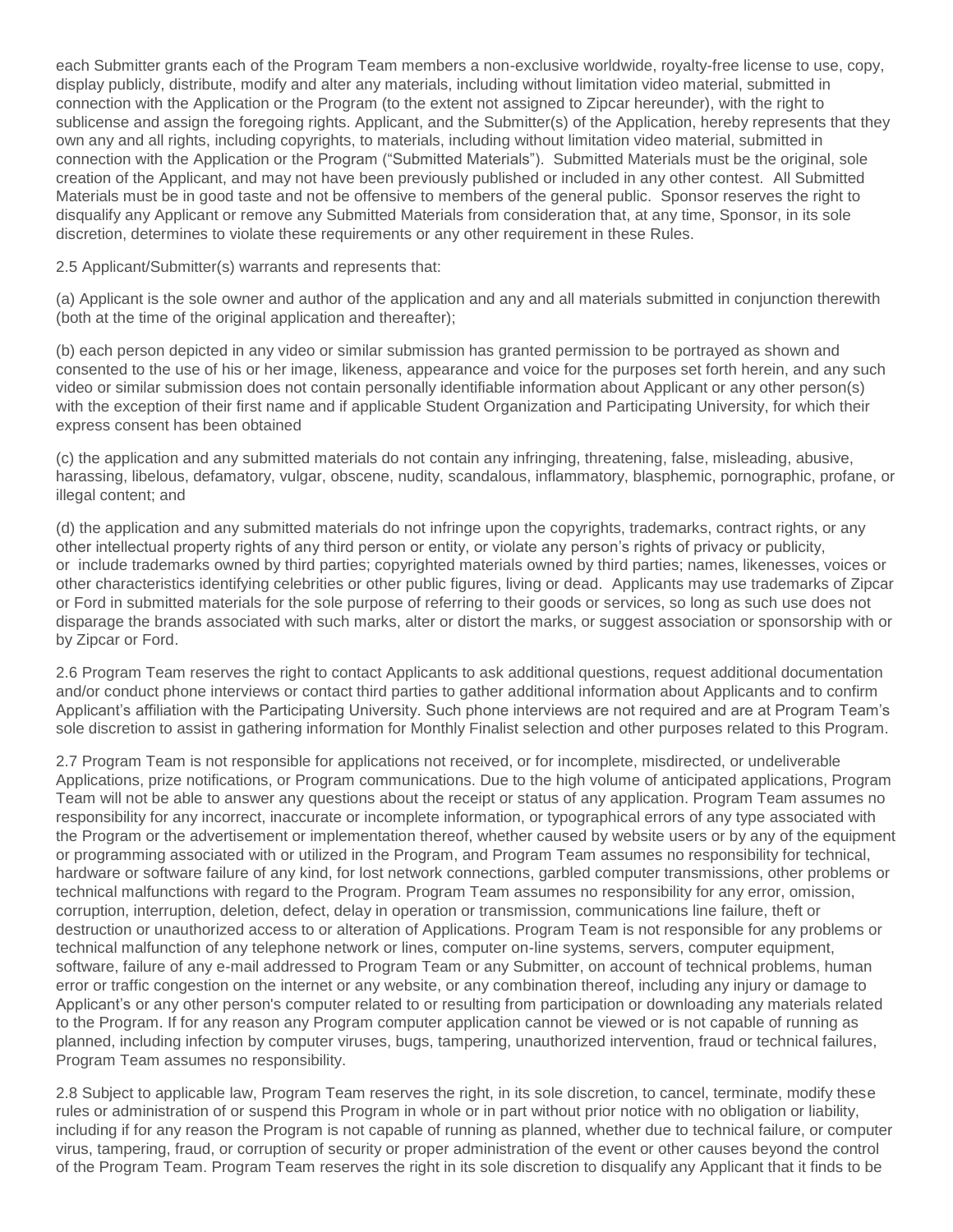tampering with the entry or voting process or the operation of the Program or to be acting in an unfair or unlawful manner or in violation of these Rules. For purposes of administering awards, Program Team is entitled to rely on information received through the email account that submitted the winning Application. In the event of a dispute as to the identity of an Applicant, the Student Organization formally recognized by the applicable Participating University will be deemed to be the Applicant. Each Applicant may be required to show proof of recognition status.

2.9 By submitting an Application, each Applicant/Submitter agrees to release, discharge and hold harmless Program Team from all claims and damages arising out of or in connection with participation in the application process or the Program itself, and, unless prohibited by law, to have Applicant's/Submitter's name, voice and likeness used at Program Team's discretion as part of the Program, or as part of promotions arising out of or in connection with the Program, in any and all media now known or hereafter devised as further set forth in the release and waiver at the end of the application.

## **3. Selection and Voting Process/Awards**

# **3.1 Monthly Awards:**

Applications submitted prior to the dates set forth below shall be eligible for consideration as Monthly Finalists for the applicable award period. Applications not selected for an award period shall remain eligible for selection for a later award period. For each award period, Zipcar and Ford shall select Monthly Finalists from each of the three student organization categories based upon, among other things, (a) the completeness of the description of the organization and its goals, (b) the organization's need for a transportation solution that could be met through an award under this Program, (c) the benefits to the organization, the Participating University and/or the surrounding community that would be achieved through an award under this program, (d) the creativity of the Application and any additional submissions (in any medium – writing, multimedia, etc.) included with the Application or added to the Application, (e) the impact of the Student Organization on the Participating University and the surrounding community, and (f) such other matters as Zipcar and Ford may deem appropriate. Ford and Zipcar reserve the right to reclassify applications into another student organization category if appropriate. There will be three Monthly Finalists in each of the three categories selected during each award period. A list of the Monthly Finalists will be available on Zipcar's Students With Drive Page. Selected Monthly Finalists will be contacted via email and may also be contacted by phone or other means in Sponsor's sole discretion if Applicant cannot be reached via email. If a selected Applicant cannot be contacted, does not respond within 24 hours of notification, or does not meet all of the conditions and eligibility requirements, alternate Applicants(s) will be selected and notified. Under no circumstances, may Applicants transfer their eligibility to another organization. The three Monthly Winners will be chosen by voting at the Zipcar Students With Drive Page. The voting period for each award period is set forth below. Chances of being selected as a Monthly Finalist or Winner depend on the ability to meet the selection criteria above. Voting shall be limited to one vote per category per email account per voting period. Each Student Organization selected as one of the three Monthly Winners will receive \$5,000 of Zipcar credits (the "Monthly Winner Prize"). All Zipcar credit awards may only be used for vehicle usage and related charges and fees by students associated with the Student Organization who are active Zipcar members in good standing or who become Zipcar members, which requires meeting Zipcar eligibility requirements and agreeing to Zipcar terms of use. Details regarding award usage can be found at [www.zipcar.com/studentswithdrivewinners.](http://www.zipcar.com/studentswithdrivewinners) The three second place Monthly Finalists not selected as the Monthly Winner will receive \$2,500 each of Zipcar credits (the "Runner-up Prize"), the three third place Monthly Finalists not selected as the Monthly Winner will receive \$1,000 each of Zipcar credits (the "Second Runner-up Prize"), the three fourth place Monthly Finalists not selected as the Monthly Winner will receive \$500 each of Zipcar credits (the "Third Runner-up Prize"). In the event of a tie, the Monthly Finalists involved in the tie shall split the Monthly Winner Prize plus the number of Runner-up Prizes equal to the number of Finalists involved in the tie minus one. Each of the Monthly Finalists involved in the tie will be considered a Monthly Winner for purposes of Section 3.2.

## **December 2015**

Application Deadline: December 1, 2015 at 11:59 pm Eastern Time Finalists Selected: December 7, 2015 Voting for December Finalists: December 8-15, 2015 December Winners Announced: December 16, 2015

## **February 2016**

Application Deadline: February 1, 2016 at 11:59 pm Eastern Time Finalists Selected: February 8, 2016 Voting for February Finalists: February 9-16, 2016 February Winners Announced: February 17, 2016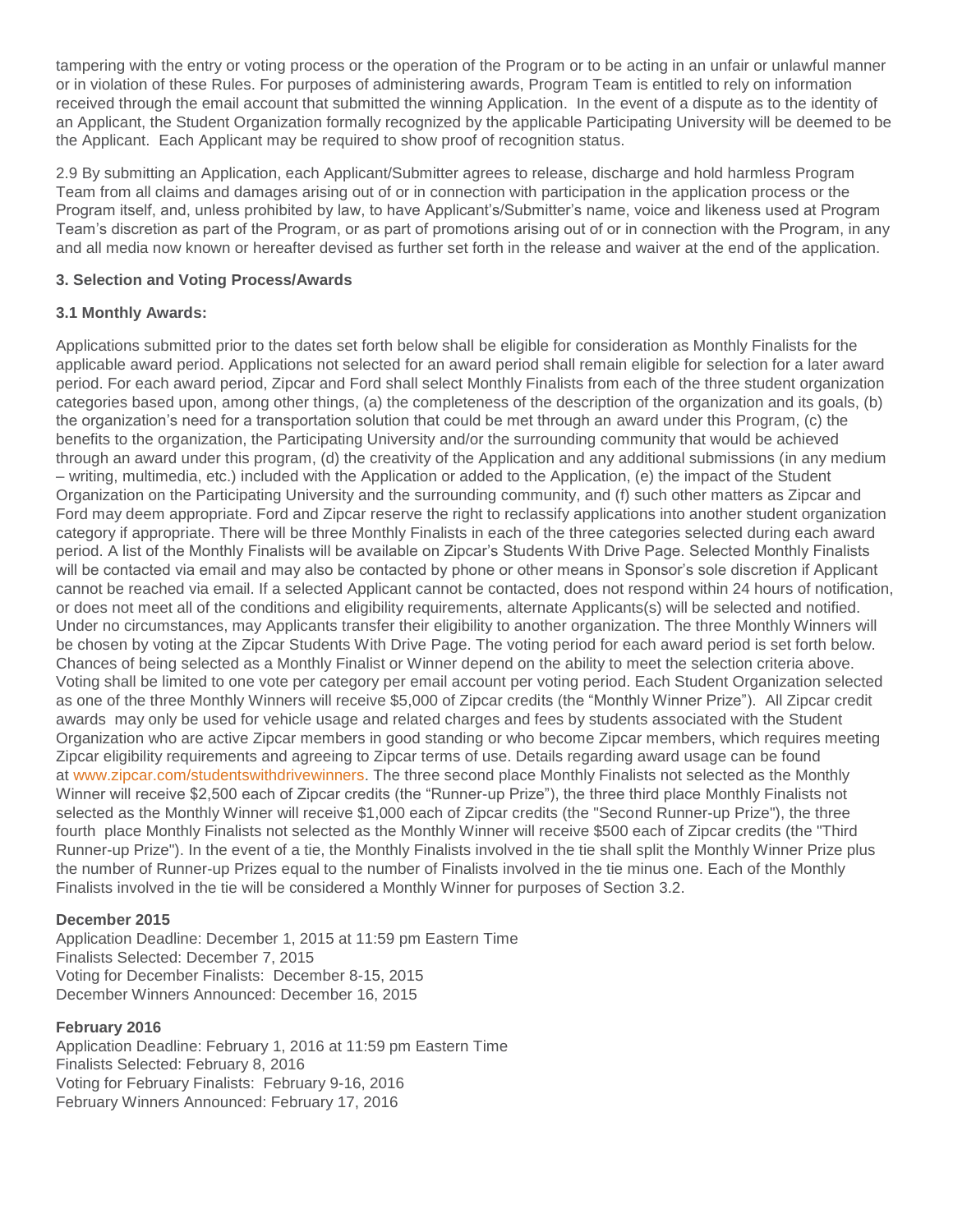## **March 2016**

Application Deadline: March 1, 2016 at 11:59 pm Eastern Time Finalists Selected: March 7, 2016 Voting for March Finalists: March 8-15, 2016 March Winners Announced: March 16, 2016

#### **April 2016**

Application Deadline: April 1, 2016 at 11:59 pm Eastern Time Finalists Selected: April 4, 2016 Voting for March Finalists: April 5-12, 2016 March Winners Announced: April 13, 2016

## **2015-2016 Academic Year Grand Prize**

5 Grand Prize Finalists Chosen: April 25, 2016 Voting for Grand Prize Finalists: April 26, 2015 – May 3, 2016 Grand Prize Winner Announced on or about: May 4, 2016

All Voting periods shall begin at 12:01 am ET on the first day of the Voting period and end at 11:59 pm on the last day of the Voting period. Automated or fraudulent methods of voting are prohibited.

# **3.2 Selection of Grand Prize Winner Process:**

Every Monthly Winner from each category will be eligible to be considered for the Grand Prize to be awarded in May, 2016. Four Annual Finalists will be chosen by a panel of judges established by Zipcar and Ford based upon, among other things: (a) the criteria set forth in Section 3.1 above regarding Monthly Winners, (b) the monthly voting totals for the Monthly awards, (c) how the Monthly Winner has utilized its monthly award to fulfill the Student Organization's mission and the use of the award described in the Application, and (d) the quality and the creativity of the submissions (photos, videos, testimonials, etc.) to the Monthly Winner's Application describing the Monthly Winner's use of the monthly award. Selected Annual Finalists will be contacted via email and may also be contacted by phone if Applicant cannot be reached via email. If an Annual Finalist cannot be contacted, does not respond within 24 hours of notification, or does not meet all of the conditions and eligibility requirements, alternate Annual Finalist(s) from the Monthly Winners will be selected and notified. Under no circumstances, may Annual Finalists transfer their eligibility to another person. The Grand Prize Winner will be chosen from the Annual Finalists through voting at the Students With Drive Page on the Zipcar website during the period from April 26, 2016 to May 3, 2016. There will be one overall Grand Prize Winner and the other four Annual Finalists will be awarded a runner-up prize as set forth below. A list of the Annual Finalists will be available on Zipcar Students With Drive Page. Selected Annual Finalists will be contacted via email and may also be contacted by phone if Applicant cannot be reached via email. If an Annual Finalist cannot be contacted, does not respond within 24 hours of notification, or does not meet all of the conditions and eligibility requirements, alternate Annual Finalist(s) from the Monthly Winners will be selected and notified. Under no circumstances, may Annual Finalists transfer their eligibility to another person. In the event of a tie, the Annual Finalists involved in the tie shall split the Grand Prize plus the number of Annual Runner-up Prizes equal to the number of Annual Finalists involved in the tie minus one.

The Grand Prize Winner and its Participating Zipcar University will receive the following Grand Prize:

- \$5,000 of Zipcar credits
- \$10,000 payable to the Grand Prize Winner Student Organization
- \$10,000 payable to the general scholarship fund of the Participating University

Each Annual Finalist that is not selected as the Grand Prize Winner and its Participating Zipcar Universities will receive the following Annual Runner-up Prize:

- \$1,000 of Zipcar credits
- \$1,000 payable to the runner up Annual Finalist Student Organization
- \$1,000 payable to the general scholarship fund of the Participating University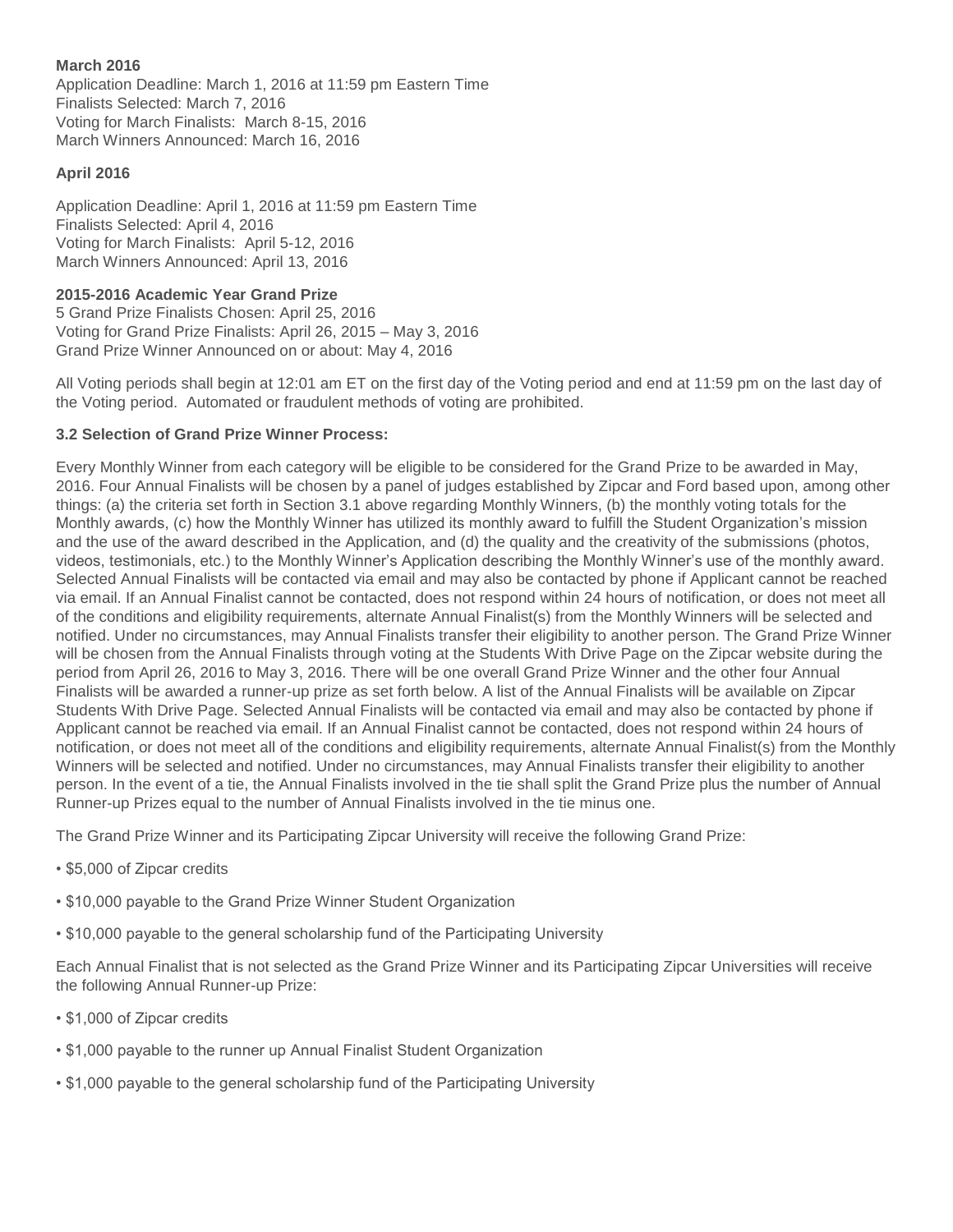All Student Organizations receiving awards under this Program will be required to complete, sign and return an Affidavit of Eligibility/ Ownership/Liability Release and, except where prohibited by law, a Publicity Release (the "Affidavit") within 72 hours of notification in order to receive the awards. Some restrictions apply. Details regarding award usage can be found [www.zipcar.com/studentswithdrivewinners.](http://www.zipcar.com/studentswithdrivewinners) All taxes or expenses, including without limitation, sales tax, luxury tax and any other costs incurred in claiming or using the awards are the sole responsibility of the award recipients as well as all costs incurred in entering into the Program or using or enjoying the awards, such as any administrative costs, insurances and spending money (unless specifically stated otherwise). No award substitutions or cash equivalent of awards is permitted. Awards are non-transferable.

Award recipients are responsible for all federal, state and local taxes arising from receipt, acceptance or use of any awards received under this Program. Awards valued above the IRS threshold, currently \$600, will require completion of an IRS Form W-9 or similar form for the Applicant Student Organization, which requires a Federal Tax ID Number, and an IRS Form 1099 or comparable form reflecting the value of the prize will be issued as required by law. All awards must be accepted "as is," and no warranties are provided by Zipcar or any other Program Team member.

# **4. Privacy**

Information collected in connection with the Program will be used in accordance with these Rules and for information submitted online, Zipcar, Inc's Privacy Policy located at [www.zipcar.com/site/privacy.](http://www.zipcar.com/site/privacy) By submitting information in connection with an Application, Applicants/Submitters are agreeing to this Privacy Policy, which is incorporated herein by reference.

# **5. Acknowledgement of Applicant/Submitter**

Applicant/Submitter hereby acknowledges that: (a) Applicant/Submitter have read, and meets and agrees to be bound by, the above eligibility requirements and rules;

(b) all information submitted in the Application or otherwise in connection with the Program is true and accurate;

(c) if any of the above information is found to be false, this will be grounds for dismissal from the selection process, and/or from the Program including receipt of awards, if selected;

(d) even if Applicant meets the eligibility requirements, Applicant understands there are no obligations to select Applicant as a Finalist or Annual Finalist;

(e) subject to applicable law, Program Team reserves the right to cancel, terminate, modify these Rules or administration of or suspend this event in whole or in part without prior notice with no obligation or liability, including if for any reason the event is not capable of running as planned, whether due to technical failure, or computer virus, tampering, fraud, or corruption of security or proper administration of the event or other causes beyond the control of the Program Team.

(f) all decisions by the Program Team concerning the Program are final and not subject to challenge or appeal.

# **6. Applicant/Submitter Consent**

Unless prohibited by law, by submitting an Application, Applicant/Submitter hereby consents to the recording, use and reuse by Program Team and any of their respective licensees, assigns, parents, subsidiaries, divisions, business units, or affiliated entities and each of their respective employees, agents, officers and directors (collectively "Releasees") of Applicant's/Submitter's voice, actions, likeness, name, appearance and biographical material (collectively "Likeness") in any and all media now known or hereafter devised, worldwide, in perpetuity, in or in connection with the Program. Applicant/Submitter agrees that Releasees may use all or any part of Applicant's/Submitter's Likeness, and may alter or modify it, regardless of whether or not recognizable. Applicant/Submitter further agrees that Releasees may use applicant's/submitter's Likeness, and Applicant/Submitter hereby assigns and agrees to assign to the Program Team the content developed and generated by the Program. Without prejudice to the foregoing, the Releasees may use the content developed and generated by the Program in connection with any promotion, publicity, marketing or advertisement arising out of or in connection with the Program in any manner whatsoever. Applicant/Submitter releases Releasees from any and all liability arising out of their use of Applicant's/Submitter's Likeness and/or any submitted material. Applicant/Submitter agree not to make any claim against Releasees as a result of the use of Applicant's/Submitter's Likeness and/or submitted material (including, without limitation, any claim that such use invades any right or privacy and/or publicity).

**7. Releases/Limitations of Liability/Disputes.** By participating in the Program or accepting or using any award hereunder, each Applicant, Submitter and Student Organization member releases the Releasees, Facebook, and their respective affiliates, subsidiaries and agencies and their directors, officers, employees and agents from any and all liability